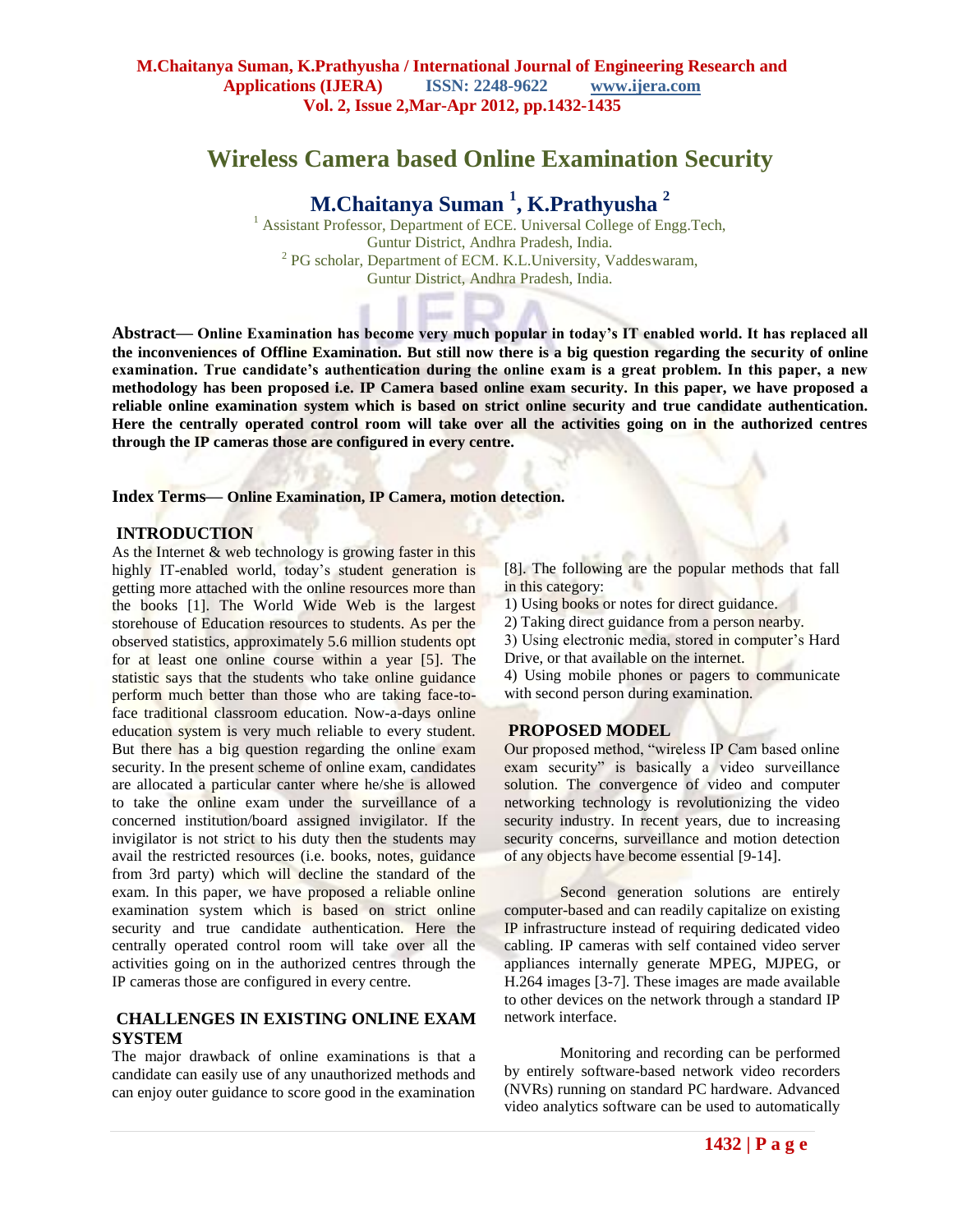#### **M.Chaitanya Suman, K.Prathyusha / International Journal of Engineering Research and Applications (IJERA) ISSN: 2248-9622 www.ijera.com Vol. 2, Issue 2,Mar-Apr 2012, pp.1432-1435**

detect suspicious events or behavior without having to continuously monitor dozens or hundreds of screens. In this paper, an IP camera based security system is given where there will be one IP camera for each and every student appearing for the exam. As we are focusing on the global vendor certification exam security particularly, there will be a limit of number of appearing student in one day.

As per our proposal the number of candidates should not be exceeded more than one hundred. It is proposed here that in the control room computers, there will be a common web interface through where the activity of all the appearing candidates will be shown in a live manner through IP cameras which will be installed in the exam centers. In this model, first the invigilator will assign a particular monitor (computer) from where the candidate will take exam. Then a reference snapshot of the candidate is taken by the IP camera and the frame is relayed to the control room as shown in Fig 1. In central control room, the operator will thoroughly



**Figure 1: One IP Camera invigilates one Examinee**

check the reference snapshot of the candidate whether the candidate is maintaining all the rules and regulations or not. If everything is usual then the candidate is authorized to take the exam otherwise he will be expelled right at that moment. This first authorized frame should be considered as an **'Intraframe (I)'**. This frame is used for motion detection & unwanted object detection. If some changes is occurred in I frame then **'Bi-directional frame (B)'** or **'Predicted frame (P)'** is generated. How the live video frames (I, B, P) work, is illustrated in the following figures down:

Here a particular network architecture is given in Fig 3, where there will be a control room which connecting all exam centers. In control room, there will be a database and the servers which are connected with controlling monitors. To connect the control room with the several exam centers, here it is proposed to use point-to-point protocol for the purpose of dedicated connection. Here Challenged Handshake Authentication Protocol is used to authorize a candidate for appearing the exam. It

presents an integration and implementation of transmitting video and audio data from multiple Internet Protocol (IP) surveillance cameras in a network to a centralized management unit (central node) using Real Time Streaming Protocol (RTSP). The network is based on "Star" topology by using the IEEE 802.1Q series of standards in Local Area Networks (LAN). Security for communications between the exam centers and central node (control room) is achieved in real-time through the proposed uncertainty classification of network traffic with little and negligible run-time overhead for unwanted activity detection.



**Figure 2: The above figures show how I,B,P Frame work**



**Figure 3: The Network architecture of the proposed model.**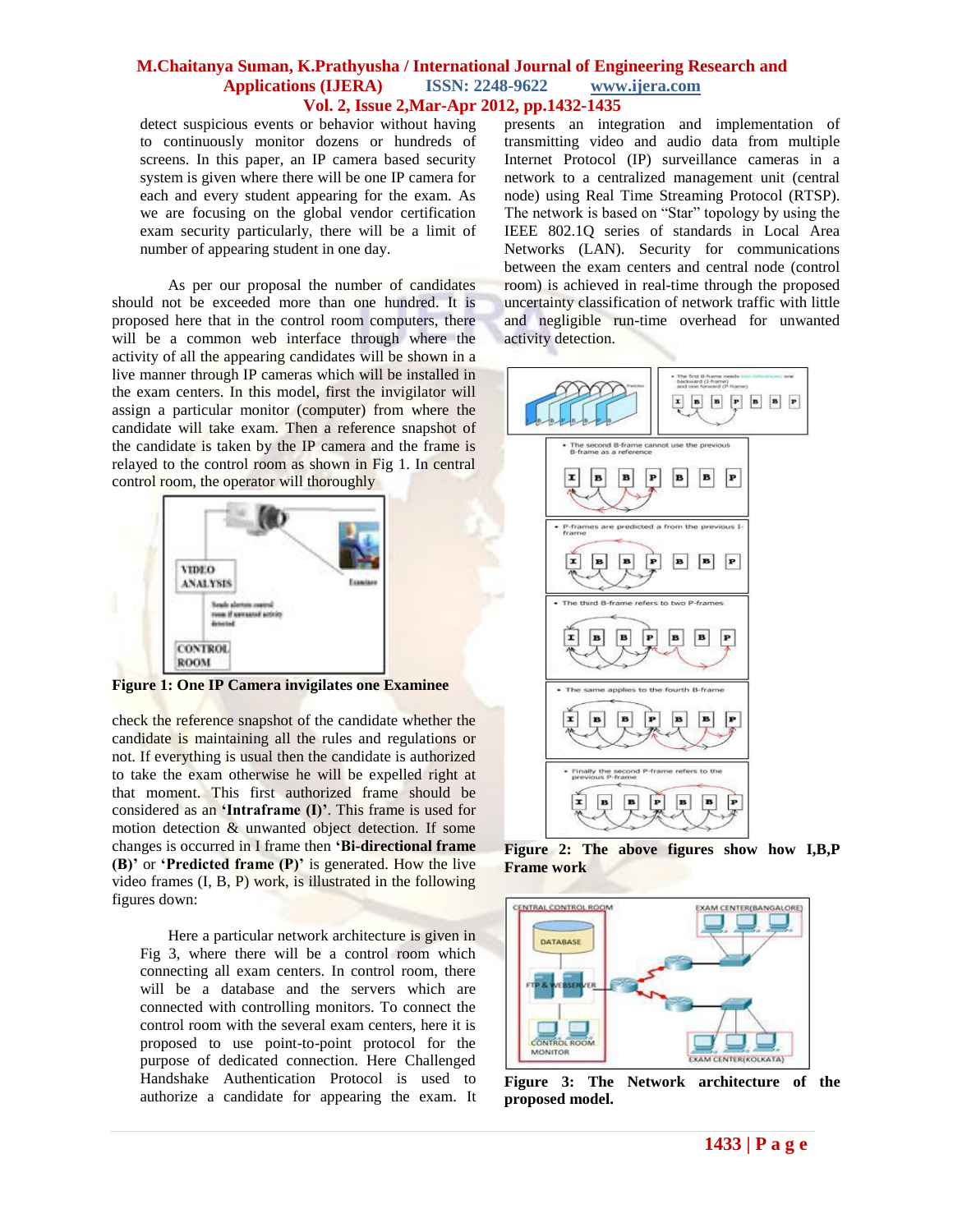#### **M.Chaitanya Suman, K.Prathyusha / International Journal of Engineering Research and Applications (IJERA) ISSN: 2248-9622 www.ijera.com Vol. 2, Issue 2,Mar-Apr 2012, pp.1432-1435**

In the web interface (candidate's monitor screen) there will be an IP camera setting options through which all the security settings and the general setting will be provided for the incoming live frame instantaneously captured and routed by the installed IP camera in every exam centers. For examples, IP address and port number setting, video resolution and camera authentication information are provided as shown in Fig 5. And as for security setting some options like triggering options are configured and it is shown in Fig 6 and Fig 7. When the exam will be started, just sometimes before that automatic alerts is enabled in every IP camera settings. The procedure of how the security threat will be tackled at the time of online examination has been described by the given flow chart i.e. Fig 4.



**Figure 4: FLOWCHART of proposed model.**

| IP address:           | Port:     |
|-----------------------|-----------|
| Video resolution:     |           |
| Frame rate:           |           |
| Camera authentication |           |
| User name:            | Password: |

#### **Figure 5: Connecting remote IP Camera with Control room.**

| Trigger an alert when motion is detected      | Motion settings |
|-----------------------------------------------|-----------------|
| Interval 5 sec                                |                 |
| Video recording : Capture video in AVI format | Configurations  |
| □ Take photo : Capture photo in JPEG format   | Configurations  |
|                                               |                 |





**Figure 7: Upload video or picture in FTP server.**

## **CONCLUSION**

The proposed method, wireless IP Cam based online exam security is designed for global certification examination like CCNA, CCNP, CCIE, MCSE, MCTS, MCITP, OCJP etc. The numbers of dummy candidates are increasing day-by-day to crack these exam. As a result we are unable to appreciate actual hidden talents from different parts of world. One bottleneck of this proposed model is its implementation cost. Otherwise this suggested model is quite good from the exam security point of view.

## **REFERENCES**

- [1] Echoboomer: [www.worldwidewords.org/turnsofphrase/](http://www.worldwidewords.org/turnsofphrase/) tpech1.htm.
- [2] Patrick Seeling and Martin Reisslein,"Evaluating multimedia networking mechanisms using video traces" IEEE potentials October/ November 2005.
- [3] J.-S. Hu and T.-M. Su, "Robust Environmental Change Detection Using PTZ Camera via Spatial-Temporal Probabilistic Modeling", IEEE/ASME Transactions on Mechatronics, Vol.12, Issue 3, pp. 339-344 (2007).